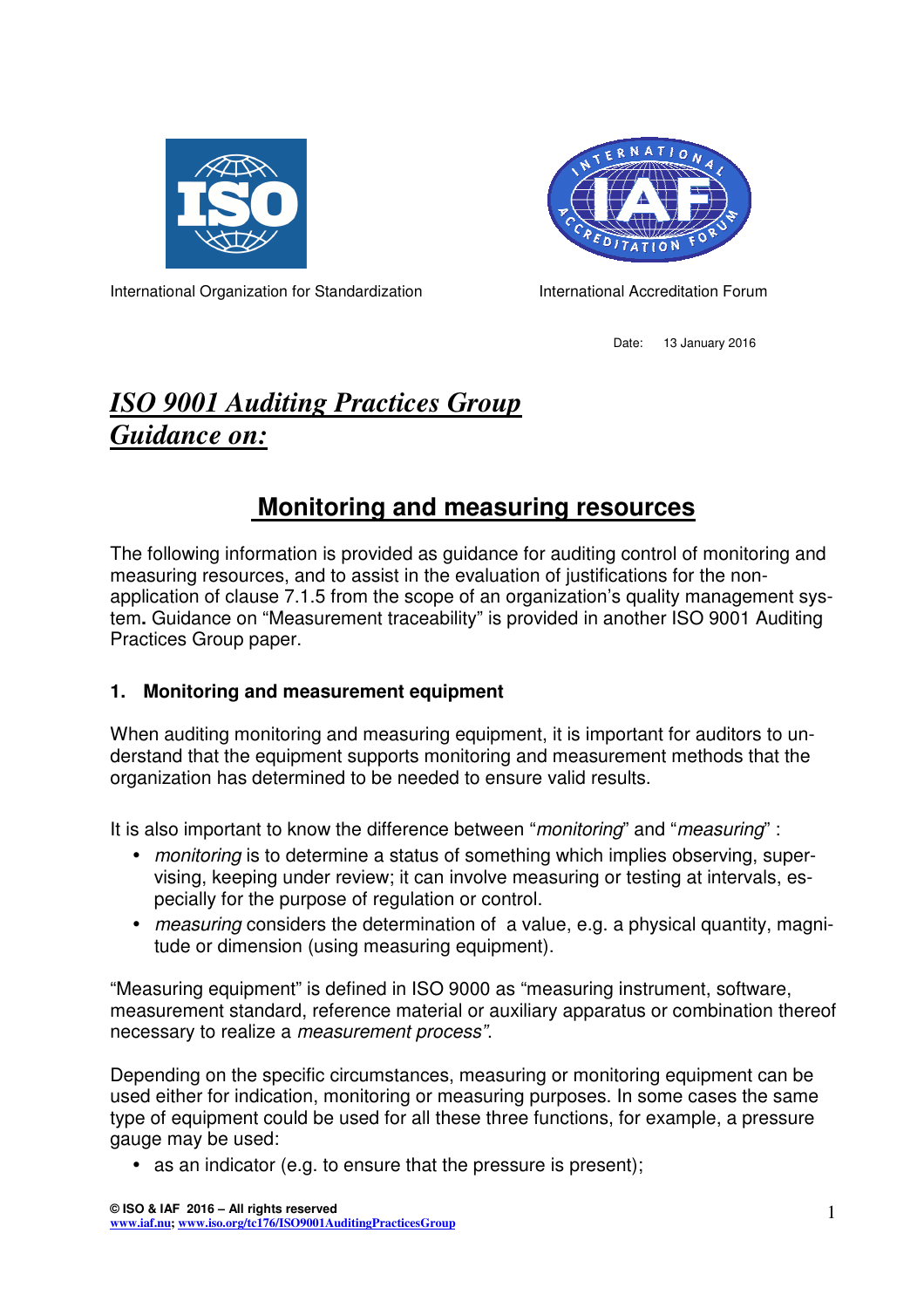- as a monitoring resource (e.g. to ensure that the pressure is stable and the process is under control); and
- as measuring equipment (e.g. where the accurate value of the pressure is important for the quality of product).

The level of control depends on the intended use and determines whether or not measuring equipment needs to be calibrated or verified. The depth and degree of such control may vary, depending on the nature of processes, their outputs, products, services and related risks.

In cases where the organization makes use of measuring equipment, evidence should be obtained that the metrological needs related to the production or service provision have been properly identified/specified and that the selected equipment "are suitable for the specific type of monitoring and measurement activities being undertaken".

In the extent needed, auditors should confirm that, in addition to providing the necessary calibration records and assuring the related measurement uncertainty and traceability, the organization is aware of and has implemented, as appropriate, a metrological confirmation system as described in ISO 10012 adequate to the extent and types of the measurements performed.

### **2. Monitoring and measurement resources**

Some organizations, mainly in the service sector (e.g. hotels, restaurants, education centers, consultants, public services), perform monitoring and measuring activities using surveys, examination papers, questionnaires, statistical methods, etc., due to the nature of their product. The applicability and validity of these methods has to be determined.

These types of monitoring and measurement resources should be controlled accordingly to ensure that they provide consistent means of monitoring and measurement of the processes, products and services, and customer satisfaction and ensure valid results. If an organization can demonstrate appropriate controls of such resources an auditor needs to realize that not all the requirements may be applicable for such resources.

### **3. Applicability of standard requirements**

The organization needs to understand the impact of the information obtained from using these resources in the organization's control of its QMS and its processes.

When the impact is relevant, auditors should evaluate issues such as:

- How the organization validates that the monitoring and measuring resources are consistent with the monitoring and measurement requirements.
- How the organization assures the information validity and the consistency of the results.
- The competence of those responsible for using the monitoring and measuring resources